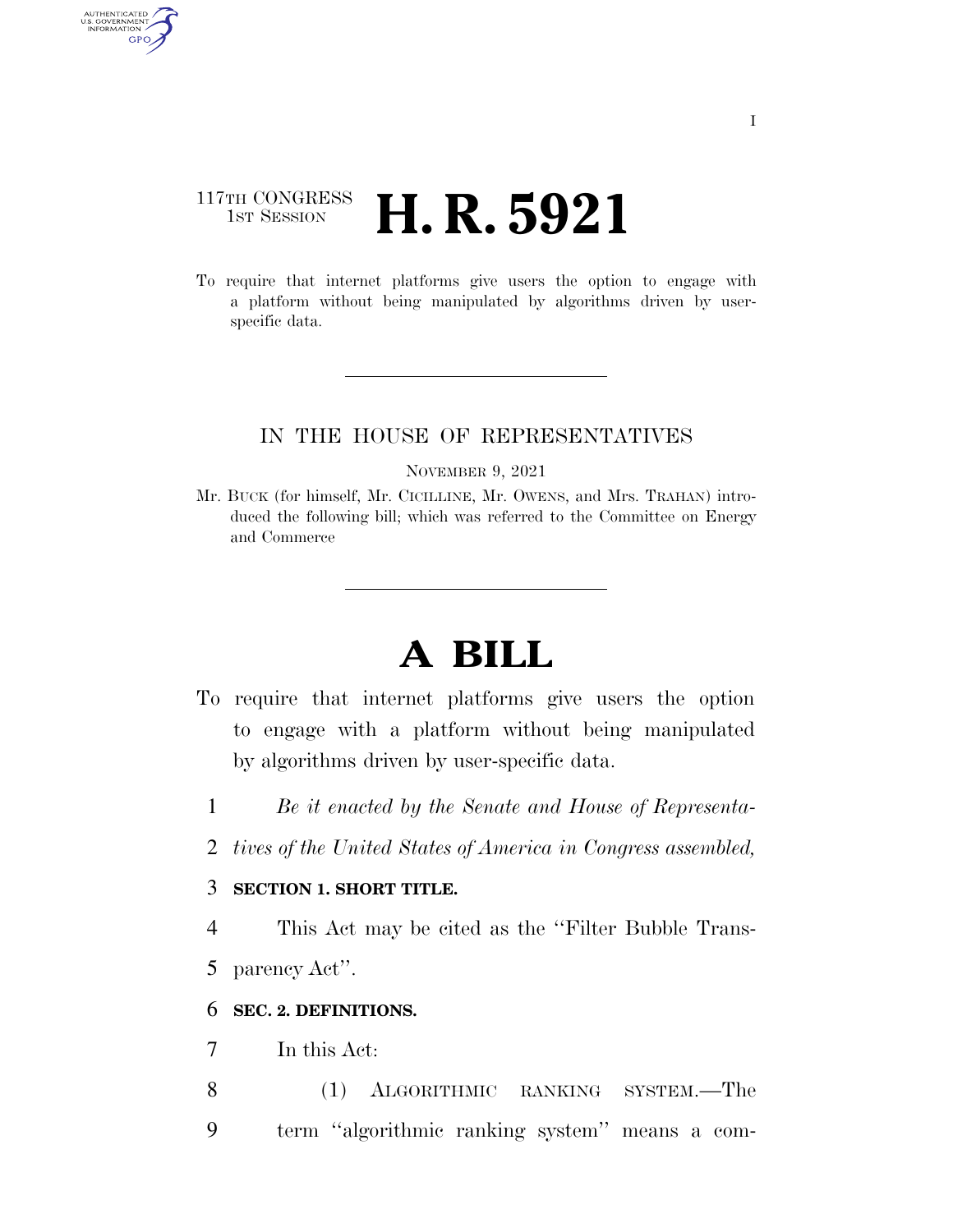| $\mathbf{1}$   | putational process, including one derived from algo-   |
|----------------|--------------------------------------------------------|
| $\overline{2}$ | rithmic decision making, machine learning, statis-     |
| 3              | tical analysis, or other data processing or artificial |
| $\overline{4}$ | intelligence techniques, used to determine the order   |
| 5              | or manner that a set of information is provided to     |
| 6              | a user on a covered internet platform, including the   |
| 7              | ranking of search results, the provision of content    |
| 8              | recommendations, the display of social media posts,    |
| 9              | or any other method of automated content selection.    |
| 10             | (2) COMMISSION.—The term "Commission"                  |
| 11             | means the Federal Trade Commission.                    |
| 12             | (3) CONNECTED DEVICE.—The term "con-                   |
| 13             | nected device" means a physical object that—           |
| 14             | $(A)$ is capable of connecting to the inter-           |
| 15             | net, either directly or indirectly through a net-      |
| 16             | work, to communicate information at the direc-         |
| 17             | tion of an individual; and                             |
| 18             | (B) has computer processing capabilities               |
| 19             | for collecting, sending, receiving, or analyzing       |
| 20             | data.                                                  |
| 21             | (4) COVERED INTERNET PLATFORM.-                        |
| 22             | (A) IN GENERAL.—The term "covered                      |
| 23             | internet platform" means any public-facing             |
| 24             | website, internet application, or mobile applica-      |
| 25             | tion, including a social network site, video shar-     |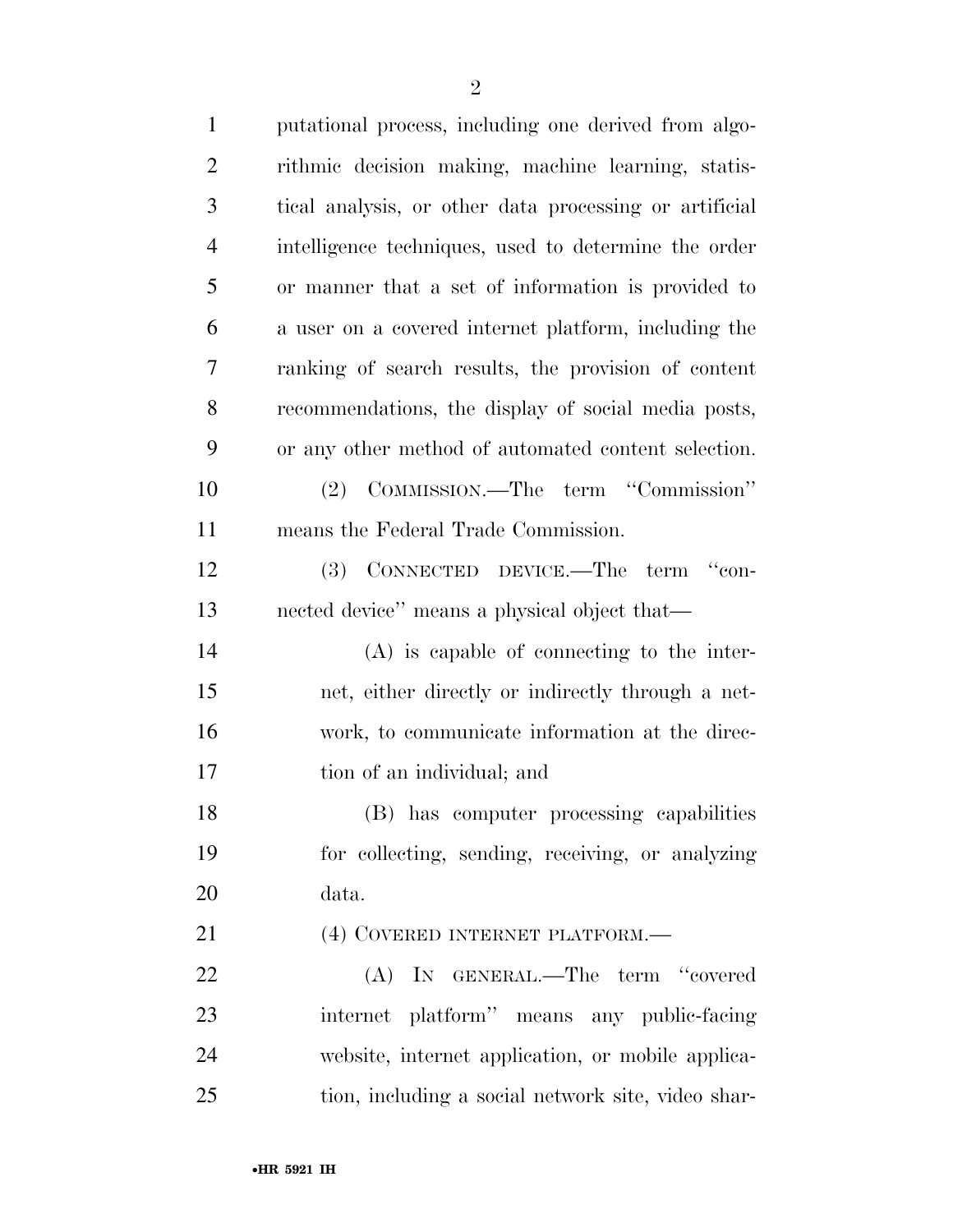| $\mathbf{1}$   | ing service, search engine, or content aggrega- |
|----------------|-------------------------------------------------|
| $\overline{2}$ | tion service.                                   |
| 3              | (B) EXCLUSIONS.—Such term shall not in-         |
| $\overline{4}$ | clude a platform that—                          |
| 5              | (i) is wholly owned, controlled, and            |
| 6              | operated by a person that—                      |
| 7              | $(I)$ for the most recent 6-month               |
| 8              | period, did not employ more than 500            |
| 9              | employees;                                      |
| 10             | $(II)$ for the most recent 3-year               |
| 11             | period, averaged<br>less<br>than                |
| 12             | $$50,000,000$ in annual gross receipts;         |
| 13             | and                                             |
| 14             | (III) collects or processes on an               |
| 15             | annual basis the personal data of less          |
| 16             | than $1,000,000$ individuals; or                |
| 17             | (ii) is operated for the sole purpose of        |
| 18             | conducting research that is not made for        |
| 19             | profit either directly or indirectly.           |
| 20             | (5) INPUT-TRANSPARENT ALGORITHM.—               |
| 21             | (A) IN GENERAL.—The term "input-trans-          |
| 22             | parent algorithm" means an algorithmic rank-    |
| 23             | ing system that does not use the user-specific  |
| 24             | data of a user to determine the order or man-   |
| 25             | ner that information is furnished to such user  |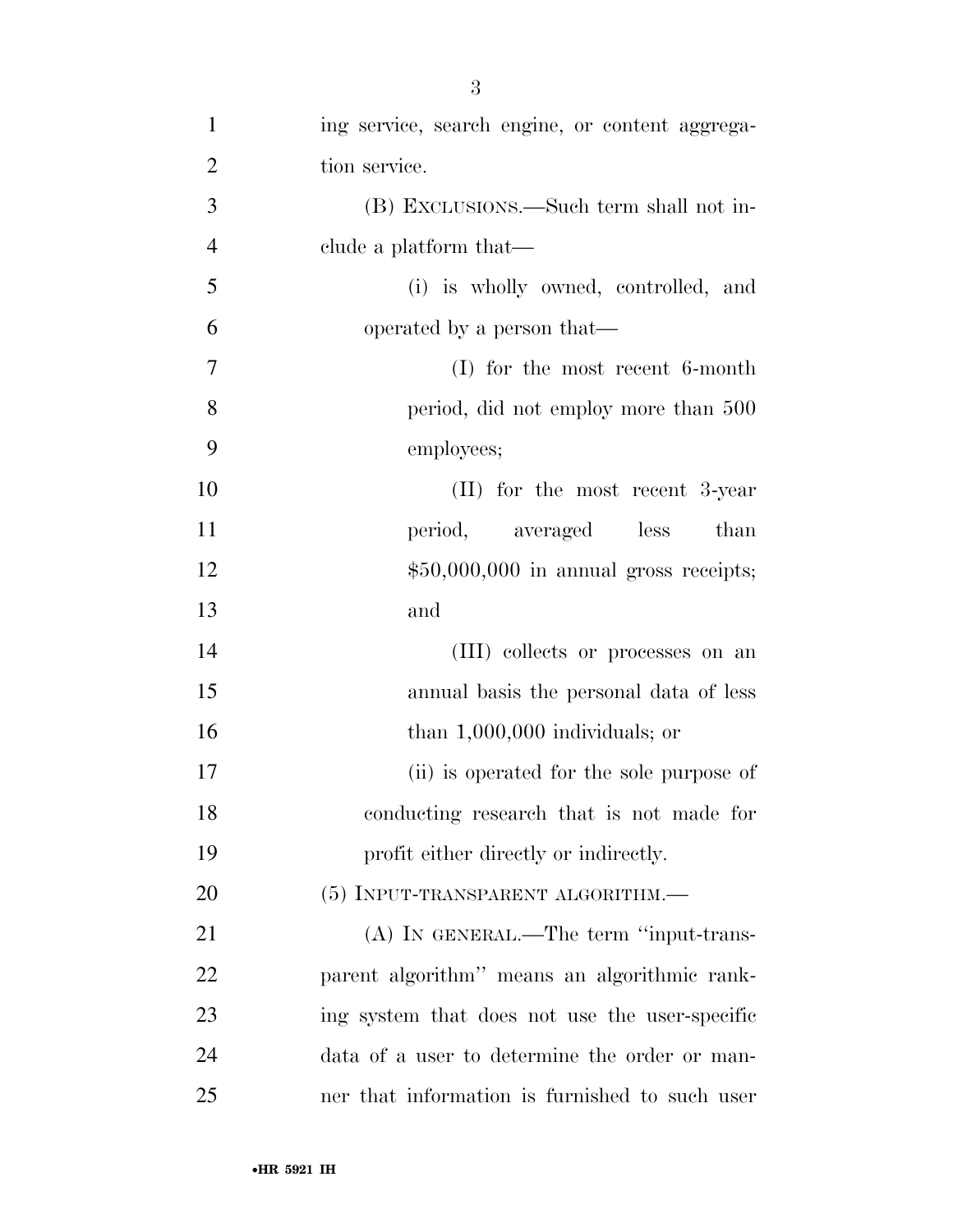| $\mathbf{1}$   | on a covered internet platform, unless the user- |
|----------------|--------------------------------------------------|
| $\overline{2}$ | specific data is expressly provided to the plat- |
| 3              | form by the user for such purpose.               |
| $\overline{4}$ | (B) INCLUSION OF AGE-APPROPRIATE CON-            |
| 5              | TENT FILTERS.—Such term shall include an al-     |
| 6              | gorithmic ranking system that uses user-specific |
| $\overline{7}$ | data to determine whether a user is old enough   |
| 8              | to access age-restricted content on a covered    |
| 9              | internet platform, provided that the system oth- |
| 10             | erwise meets the requirements of subparagraph    |
| 11             | (A).                                             |
| 12             | (C) DATA PROVIDED FOR EXPRESS PUR-               |
| 13             | POSE OF INTERACTION WITH PLATFORM.—For           |
| 14             | purposes of subparagraph $(A)$ , user-specific   |
| 15             | data that is provided by a user for the express  |
| 16             | purpose of determining the order or manner       |
| 17             | that information is furnished to a user on a     |
| 18             | covered internet platform—                       |
| 19             | (i) shall include user-supplied search           |
| 20             | terms, filters, speech patterns (if provided     |
| 21             | for the purpose of enabling the platform to      |
| 22             | accept spoken input or selecting the lan-        |
| 23             | guage in which the user interacts with the       |
| 24             | platform), saved preferences, and<br>the         |
| 25             | user's current geographical location;            |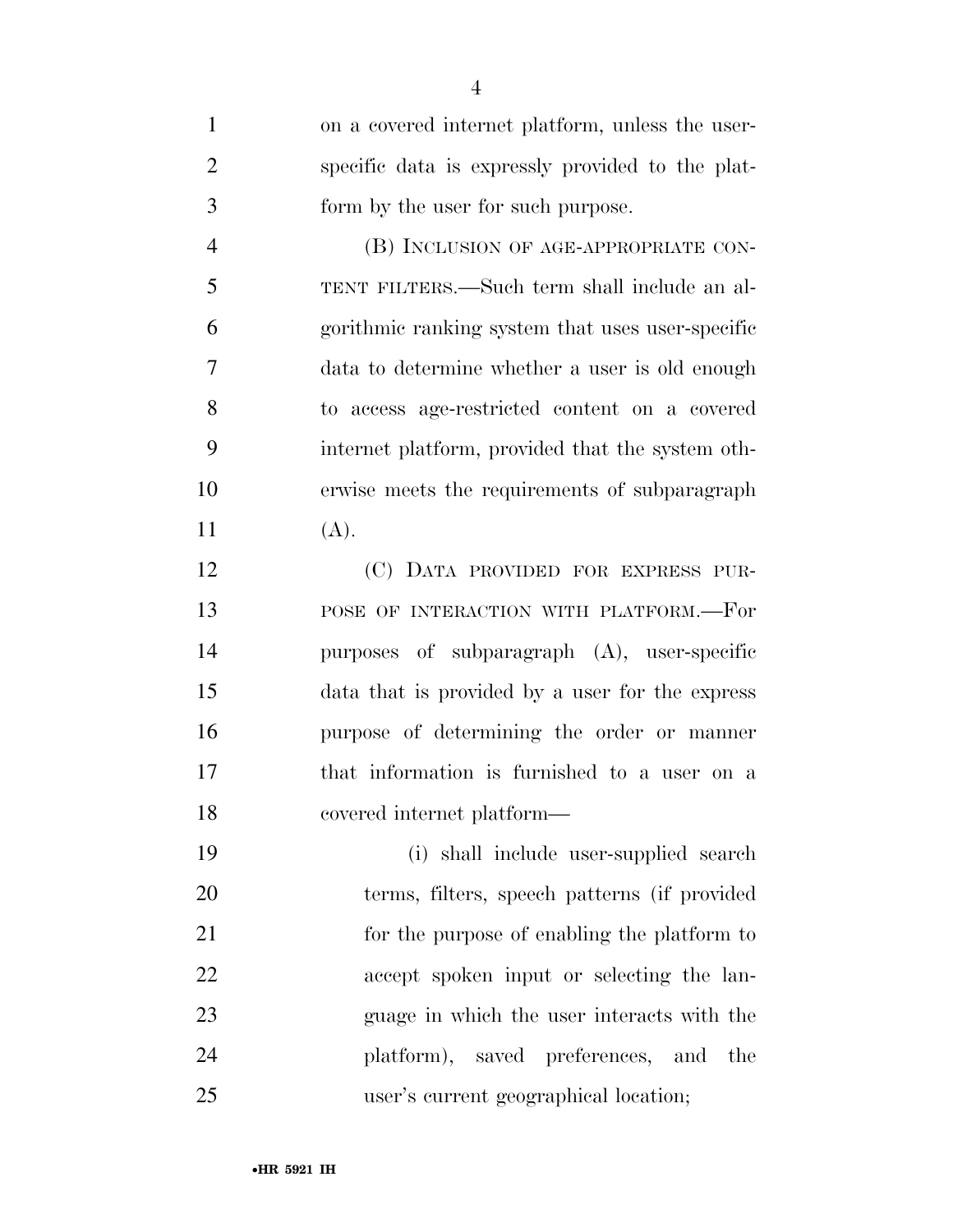| $\mathbf{1}$   | (ii) shall include data supplied to the         |
|----------------|-------------------------------------------------|
| $\overline{2}$ | platform by the user that expresses the         |
| 3              | user's desire that information be furnished     |
| $\overline{4}$ | to them, such as the social media profiles      |
| 5              | the user follows, the video channels the        |
| 6              | user subscribes to, or other sources of con-    |
| 7              | tent on the platform the user follows;          |
| 8              | (iii) shall not include the history of          |
| 9              | the user's connected device, including the      |
| 10             | user's history of web searches and brows-       |
| 11             | ing, geographical locations, physical activ-    |
| 12             | ity, device interaction, and financial trans-   |
| 13             | actions; and                                    |
| 14             | (iv) shall not include inferences about         |
| 15             | the user or the user's connected device,        |
| 16             | without regard to whether such inferences       |
| 17             | are based on data described in clause (i).      |
| 18             | $(6)$ OPAQUE ALGORITHM. $-$                     |
| 19             | (A) IN GENERAL.—The term "opaque al-            |
| 20             | gorithm" means an algorithmic ranking system    |
| 21             | that determines the order or manner that infor- |
| 22             | mation is furnished to a user on a covered      |
| 23             | internet platform based, in whole or part, on   |
| 24             | user-specific data that was not expressly pro-  |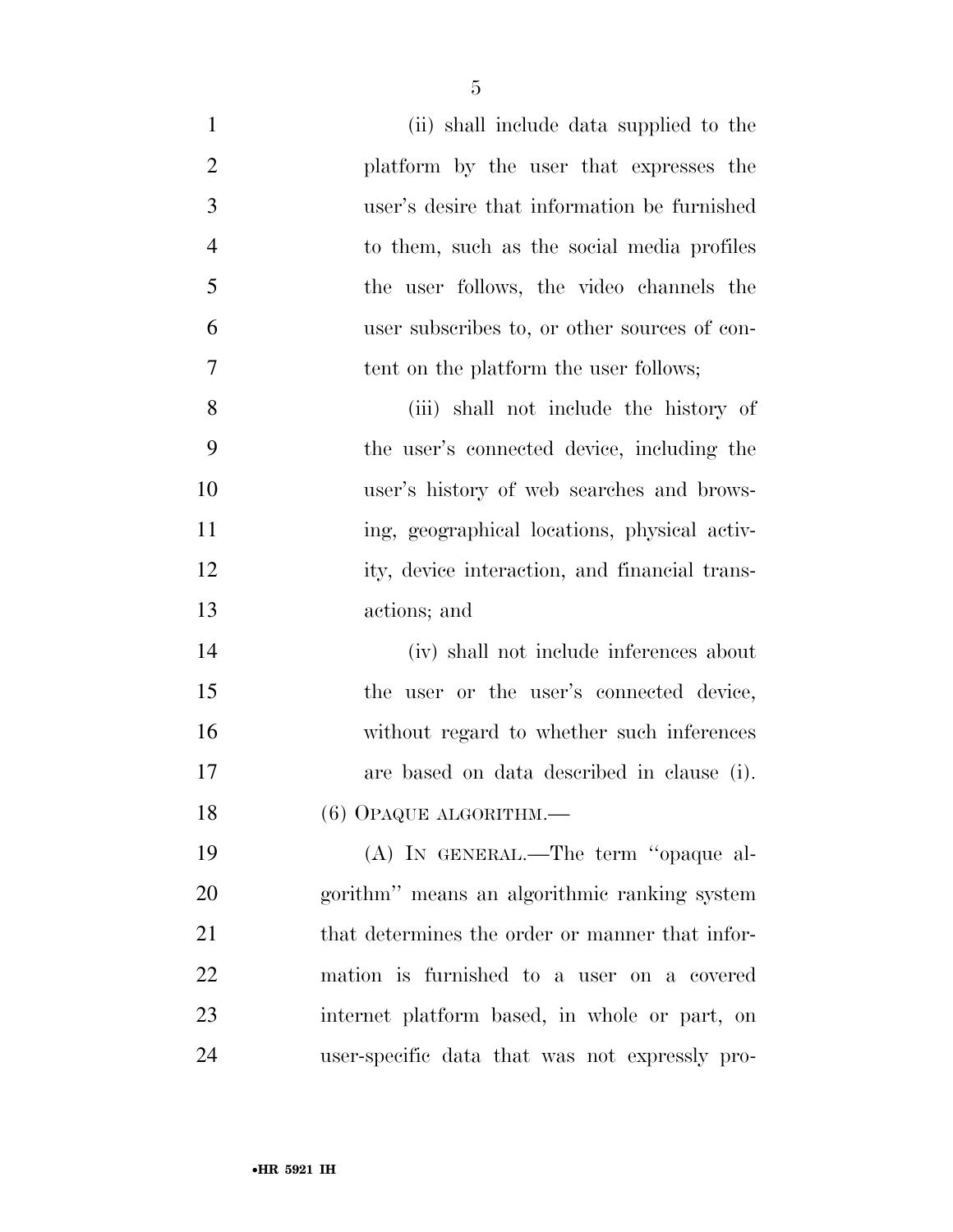| $\mathbf{1}$   | vided by the user to the platform for such pur-  |
|----------------|--------------------------------------------------|
| $\overline{2}$ | pose.                                            |
| 3              | EXCEPTION FOR AGE-APPROPRIATE<br>(B)             |
| $\overline{4}$ | CONTENT FILTERS.—Such term shall not in-         |
| 5              | clude an algorithmic ranking system used by a    |
| 6              | covered internet platform if—                    |
| 7              | (i) the only user-specific data (includ-         |
| 8              | ing inferences about the user) that the sys-     |
| 9              | tem uses is information relating to the age      |
| 10             | of the user; and                                 |
| 11             | (ii) such information is only used to            |
| 12             | restrict a user's access to content on the       |
| 13             | basis that the individual is not old enough      |
| 14             | to access such content.                          |
| 15             | (7)<br>SEARCH SYNDICATION CONTRACT; UP-          |
| 16             | STREAM PROVIDER; DOWNSTREAM PROVIDER.-           |
| 17             | (A) SEARCH SYNDICATION CONTRACT.                 |
| 18             | The term "search syndication contract" means     |
| 19             | a contract or subcontract for the sale, license, |
| 20             | or other right to access an index of web pages   |
| 21             | on the internet for the purpose of operating an  |
| 22             | internet search engine.                          |
| 23             | UPSTREAM PROVIDER.—The term<br>(B)               |
| 24             | "upstream provider" means, with respect to a     |
| 25             | search syndication contract, the person that     |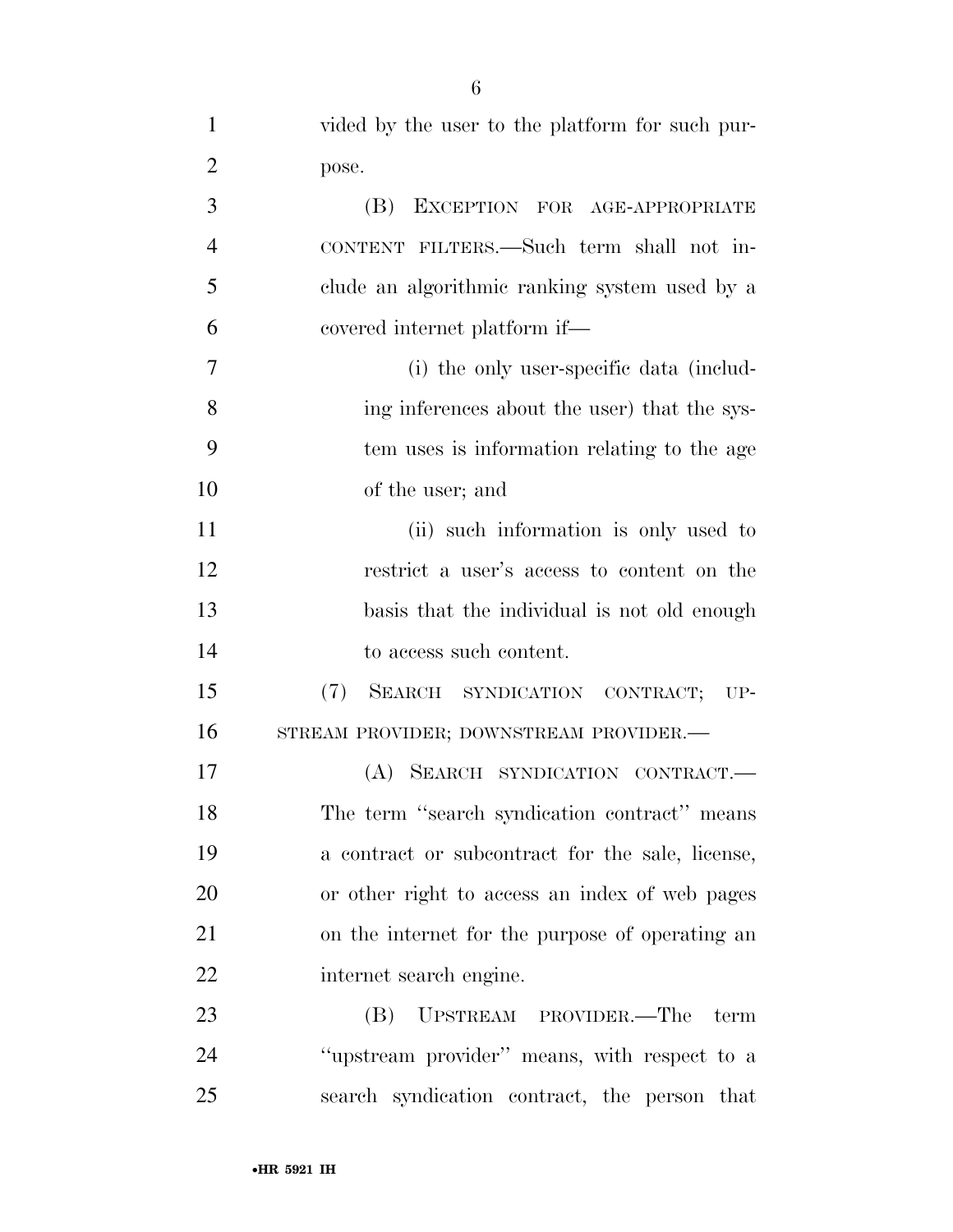grants access to an index of web pages on the internet to a downstream provider under the contract. (C) DOWNSTREAM PROVIDER.—The term ''downstream provider'' means, with respect to a search syndication contract, the person that receives access to an index of web pages on the internet from an upstream provider under such contract. (8) USER-SPECIFIC DATA.—The term ''user- specific data'' means information relating to an indi- vidual or a specific connected device that would not necessarily be true of every individual or device. **SEC. 3. REQUIREMENT TO ALLOW USERS TO SEE UNMANIPULATED CONTENT ON INTERNET PLATFORMS.**  (a) IN GENERAL.—Beginning on the date that is 1 year after the date of enactment of this Act, it shall be unlawful— (1) for any person to operate a covered internet platform that uses an opaque algorithm unless the person complies with the requirements of subsection 23 (b); or (2) for any upstream provider to grant access to an index of web pages on the internet under a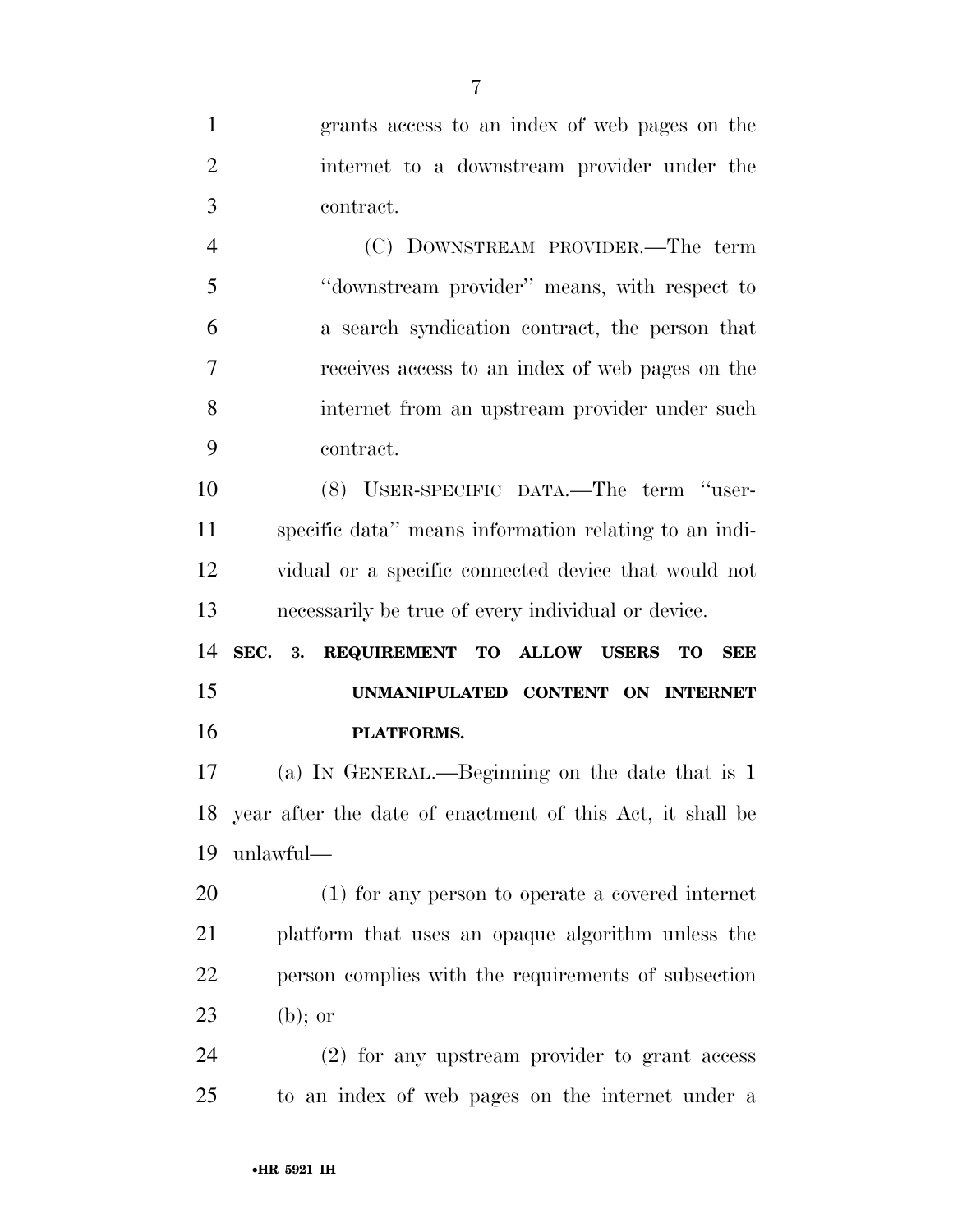| $\mathbf{1}$   | search syndication contract that does not comply    |
|----------------|-----------------------------------------------------|
| $\overline{2}$ | with the requirements of subsection (c).            |
| 3              | (b) OPAQUE ALGORITHM REQUIREMENTS.-                 |
| $\overline{4}$ | (1) IN GENERAL.—The requirements of this            |
| 5              | subsection with respect to a person that operates a |
| 6              | covered internet platform that uses an opaque algo- |
| 7              | rithm are the following:                            |
| 8              | (A) The person provides notice to users of          |
| 9              | the platform that the platform uses an opaque       |
| 10             | algorithm that makes inferences based on user-      |
| 11             | specific data to select the content the user sees.  |
| 12             | Such notice shall be presented in a clear, con-     |
| 13             | spicuous manner on the platform whenever the        |
| 14             | user interacts with an opaque algorithm for the     |
| 15             | first time, and may be a one-time notice that       |
| 16             | can be dismissed by the user.                       |
| 17             | (B) The person makes available a version            |
| 18             | of the platform that uses an input-transparent      |
| 19             | algorithm and enables users to easily switch be-    |
| 20             | tween the version of the platform that uses an      |
| 21             | opaque algorithm and the version of the plat-       |
| 22             | form that uses the input-transparent algorithm      |
| 23             | by selecting a prominently placed icon, which       |
| 24             | shall be displayed wherever the user interacts      |
| 25             | with an opaque algorithm.                           |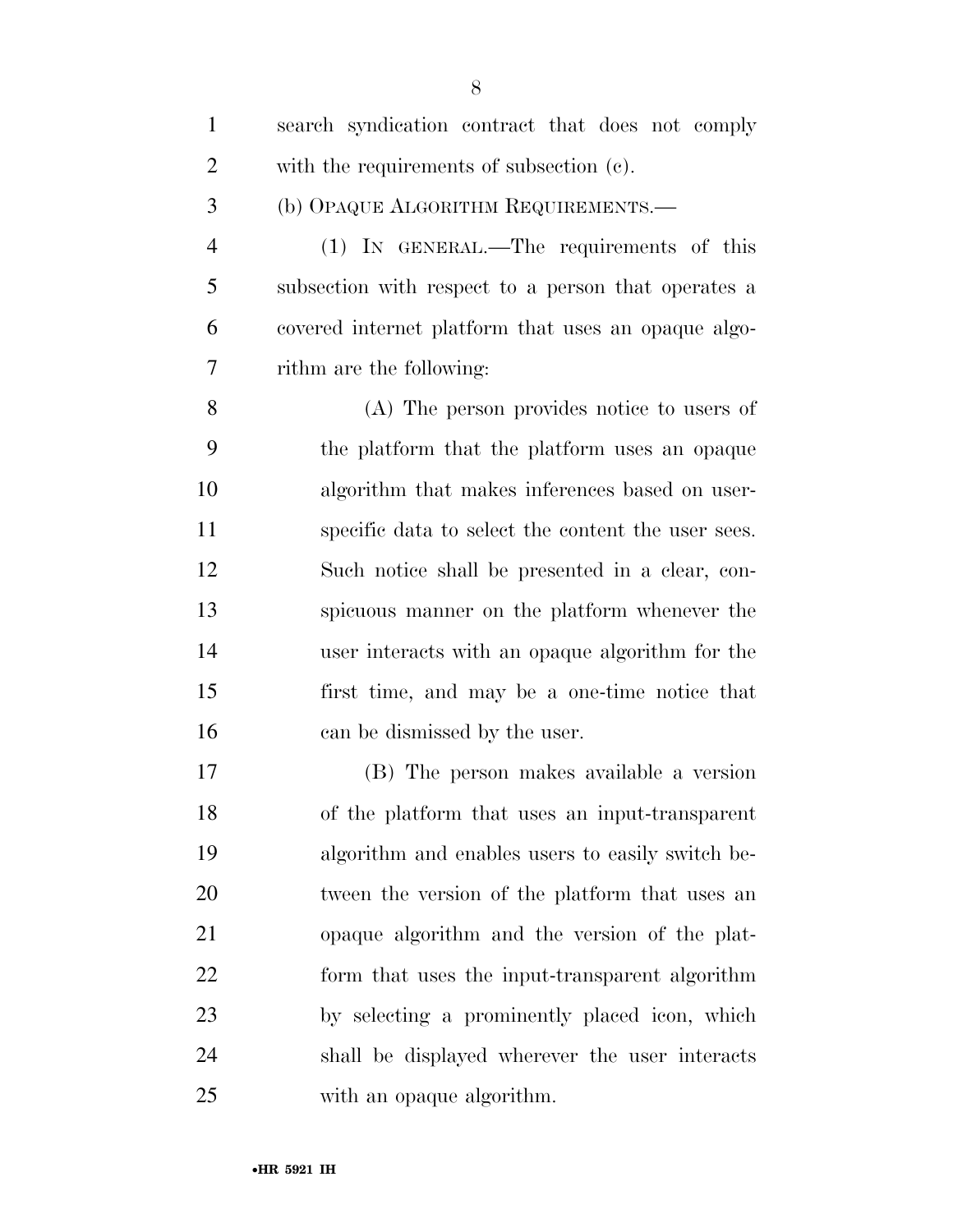| $\mathbf{1}$   | NONAPPLICATION TO CERTAIN<br>(2)<br>DOWN-              |
|----------------|--------------------------------------------------------|
| $\overline{2}$ | STREAM PROVIDERS.—Paragraph (1) shall not apply        |
| 3              | with respect to an internet search engine if—          |
| $\overline{4}$ | (A) the search engine is operated by a                 |
| 5              | downstream provider with fewer than 1,000 em-          |
| 6              | ployees; and                                           |
| 7              | (B) the search engine uses an index of web             |
| 8              | pages on the internet to which such provider re-       |
| 9              | ceived access under a search syndication con-          |
| 10             | tract.                                                 |
| 11             | SEARCH SYNDICATION CONTRACT REQUIRE-<br>(e)            |
| 12             | MENT.—The requirements of this subsection with respect |
| 13             | to a search syndication contract are that—             |
| 14             | (1) as part of the contract, the upstream pro-         |
| 15             | vider makes available to the downstream provider       |
| 16             | the same input-transparent algorithm used by the       |
| 17             | upstream provider for purposes of complying with       |
| 18             | subsection $(b)(1)(B)$ ; and                           |
| 19             | $(2)$ the upstream provider does not impose any        |
| 20             | additional costs, degraded quality, reduced speed, or  |
| 21             | other constraint on the functioning of such algo-      |
| 22             | rithm when used by the downstream provider to op-      |
| 23             | erate an internet search engine relative to the per-   |
| 24             | formance of such algorithm when used by the up-        |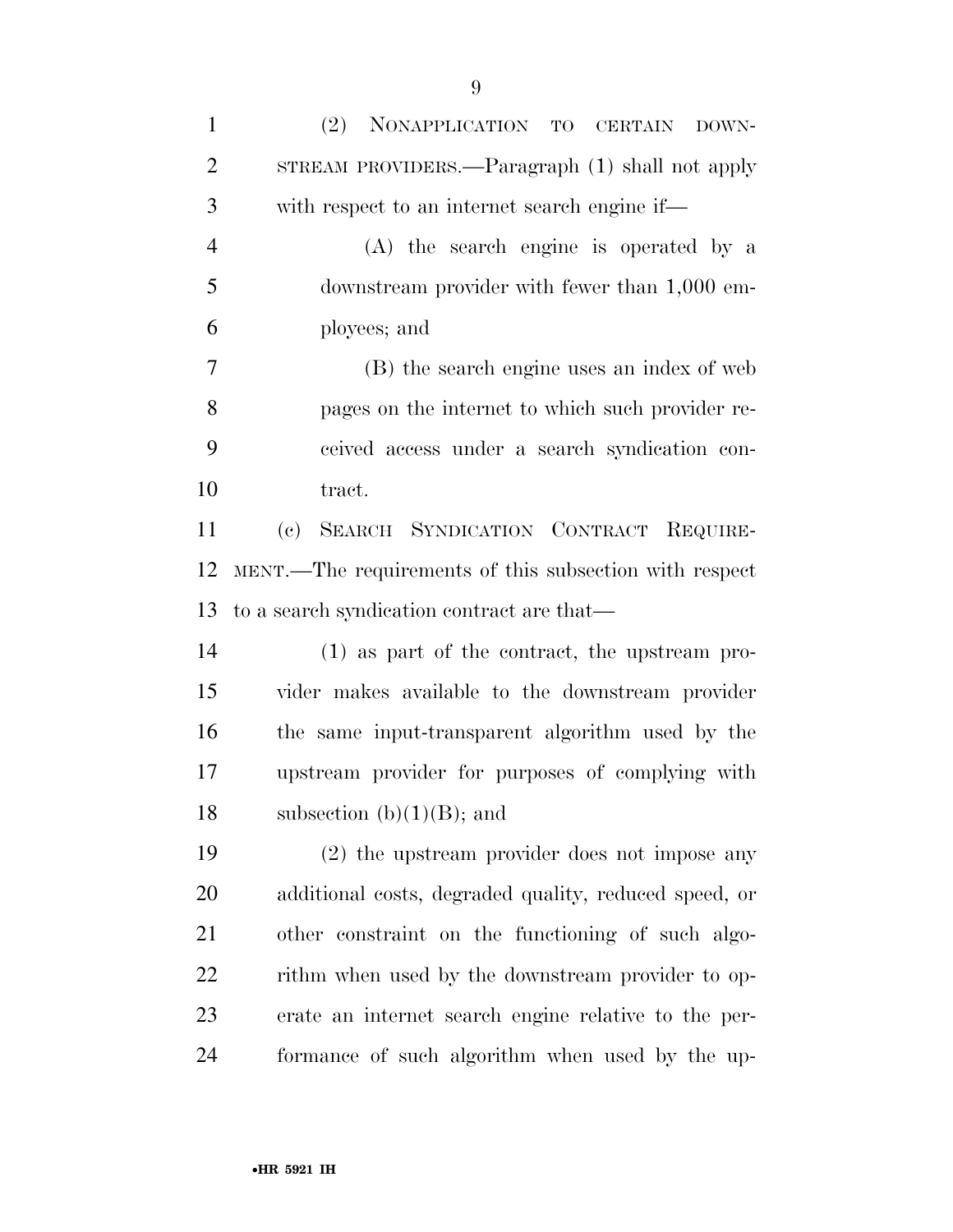stream provider to operate an internet search en-gine.

### **SEC. 4. ENFORCEMENT BY FEDERAL TRADE COMMISSION.**

 (a) UNFAIR OR DECEPTIVE ACTS OR PRACTICES.— A violation of this Act by an operator of a covered internet platform shall be treated as a violation of a rule defining an unfair or deceptive act or practice prescribed under sec- tion 18(a)(1)(B) of the Federal Trade Commission Act  $(15 \text{ U.S.C. } 57a(a)(1)(B)).$ 

(b) POWERS OF COMMISSION.—

 (1) IN GENERAL.—Except as provided in para- graph (3), the Federal Trade Commission shall en- force this Act in the same manner, by the same means, and with the same jurisdiction, powers, and duties as though all applicable terms and provisions of the Federal Trade Commission Act (15 U.S.C. 41 et seq.) were incorporated into and made a part of this Act.

 (2) PRIVILEGES AND IMMUNITIES.—Except as provided in paragraph (3), any person who violates 21 this Act shall be subject to the penalties and entitled to the privileges and immunities provided in the Federal Trade Commission Act (15 U.S.C. 41 et seq.).